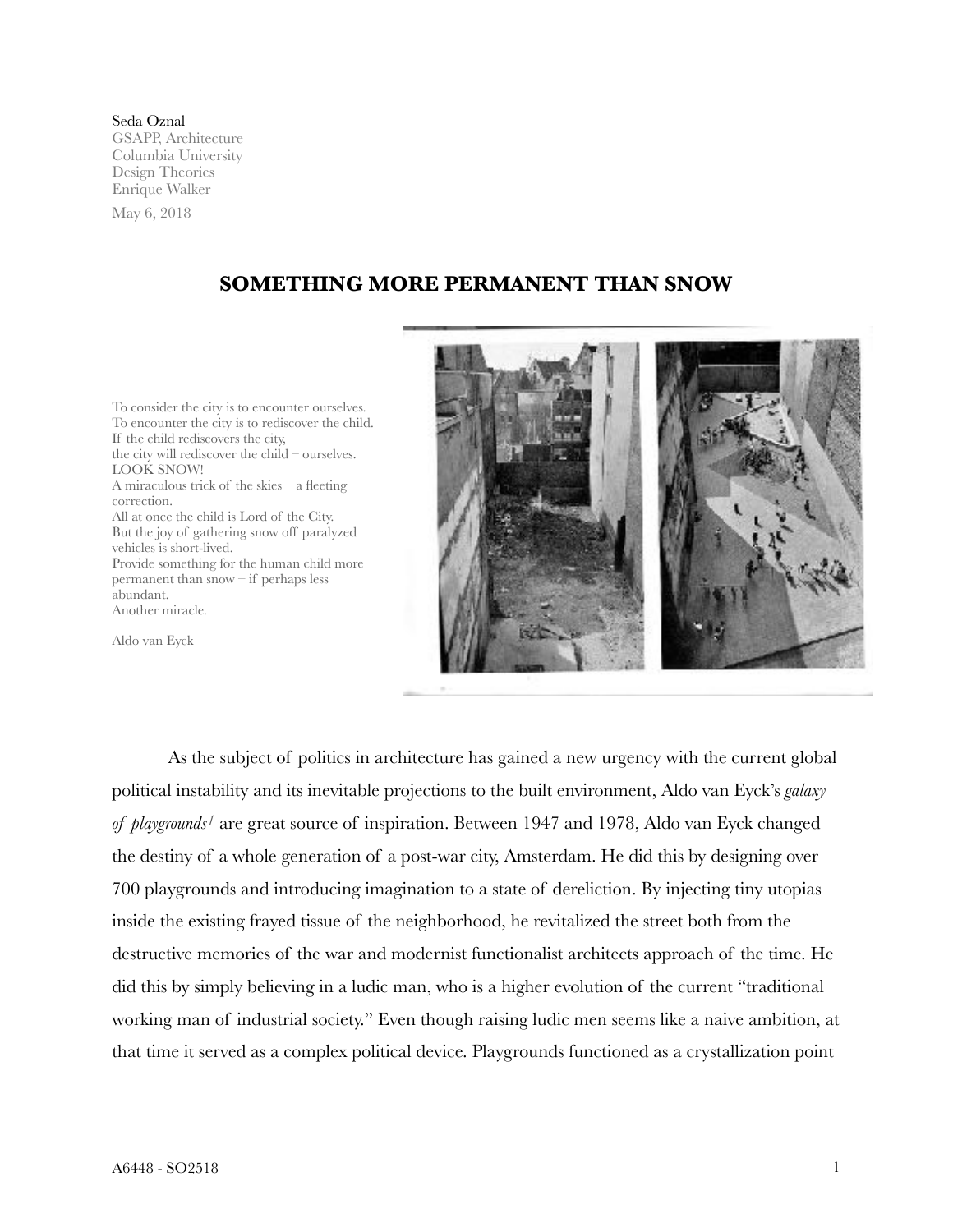of cultural critique where as every utopia does, it proposed regulation and imagination, political correctness and social fantasy at the same time.

In order to fully comprehend the radical approach, first one should be conscious of what play means. Dutch historian and cultural theorist Johan Huizinga discusses the necessity of the play element of culture and society in his book Homo Ludens written in 1938. He defines play as "a free activity standing quite consciously outside 'ordinary' life as being 'not serious' but at the same time absorbing the player intensely and utterly. It is an activity connected with no material interest, and no profit can be gained by it. It proceeds within its own proper boundaries of time and space according to fixed rules and in an orderly manner. It promotes the formation of social groupings that tend to surround themselves with secrecy and to stress the difference from the common world by disguise or other means."*2* As he describes it, the social aspect of the play is already inherent in the definition. Huizinga suggests that play cultivates culture; that culture grows out of play. The culture of play is also captured by Pieter Bruegel the Elder in 1560, in his painting Children's Games. He depicts 230 children playing with 83 games. As he is giving the beholder an encyclopedic view of the children's games of his time, he is also blurring the lines between citizen and children. The portrayal of children are almost like miniature adults. In the painting, the city becomes the space of play thus culture, as children become the true citizen.



Children's Game, Pieter Bruegel the Elder,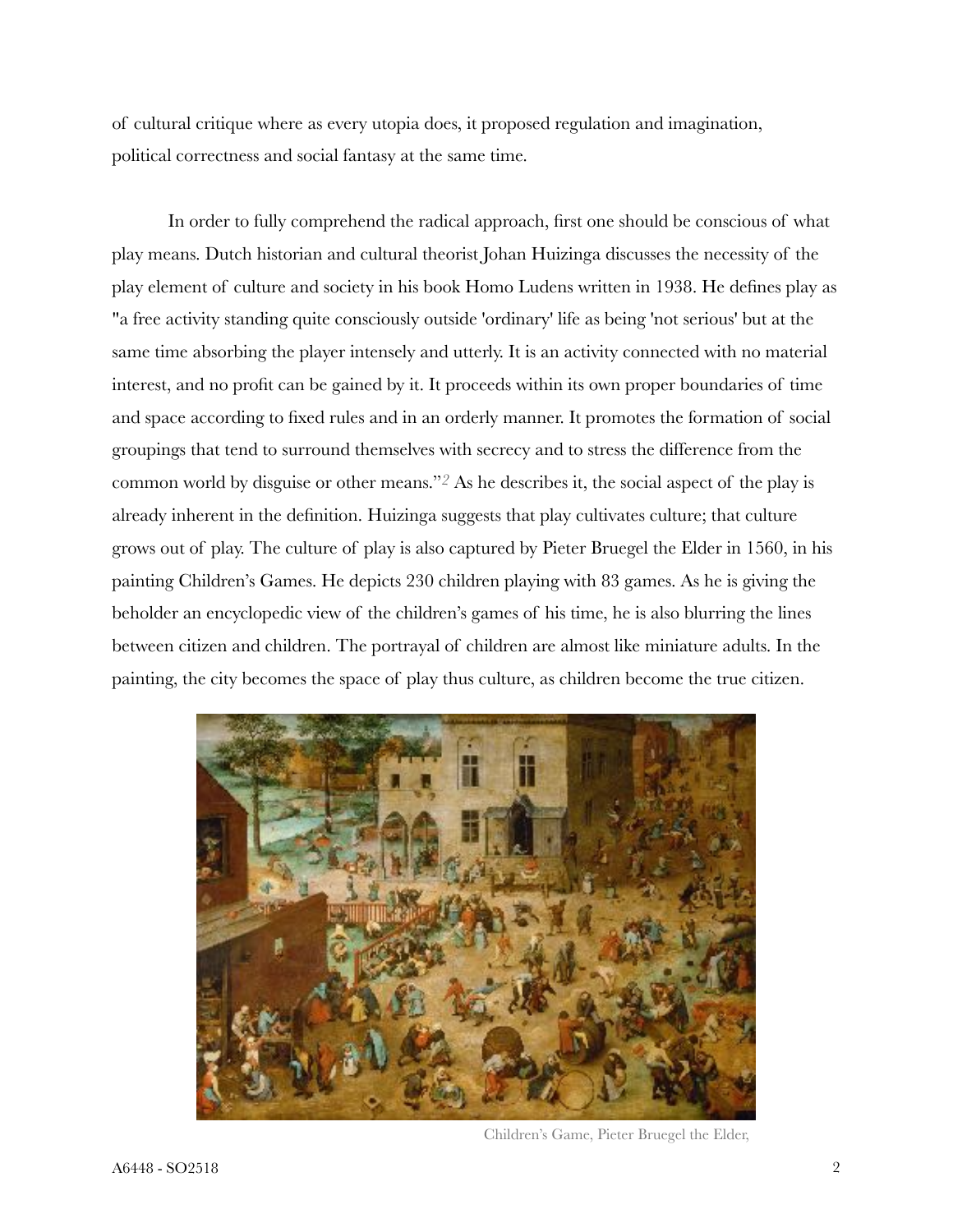This notion is quite significant in Aldo Van Eyck's work as he blurs the lines between *the child, the city, and the artist*. He describes this particular relationship between children and the city as "The children exist in spite of the cities: the cities persist in spite of the children. Both survive, the children with, the cities without identity."*3* For him, if the city is not meant for children then it's not meant for citizens either. In other words, the city can be human only if it is designed for children. Only then city accommodates Bruegel's children, Huizinga's Homo Ludens, and thus play breed culture.



The density and the diversity of the urban setting provide a stimulus and a milieu for the exploration of the notion play. Public space provides a special realm for play as the city constantly produces memories and arouses imagination at the same time. The city can accommodate ludic men because the characteristics of the city (ambiguity, contradiction, exposure, risk, provocation, unpredictability etc.) overrides social order and control. The city functions as men continuously make and remake himself, as Mumford puts it "In the city, the making and remaking of selves . . . is one of its principal functions . . . each urban period provides a multitude of new roles and an equal diversity of new potentialities. These bring about corresponding changes in laws, manners, moral evaluations, costume, and architecture, and finally, they transform the city as a

living whole."*4* So each new role has the potential to change the city thus the social constructs that come with it. It is essential to understand that this potential lies in people while the city provides the stage. It is also about what Lefebvre defines as *the right to the city* which "stipulates the right to meeting and gathering; places and objects must answer to certain 'needs' generally misunderstood, to certain despised and moreover transfunctional 'functions': the 'need' for social life and a centre, the need and the function of play, the symbolic function of space."*5* It is not just the function but the need of play that the city provides or even triggers with its provocative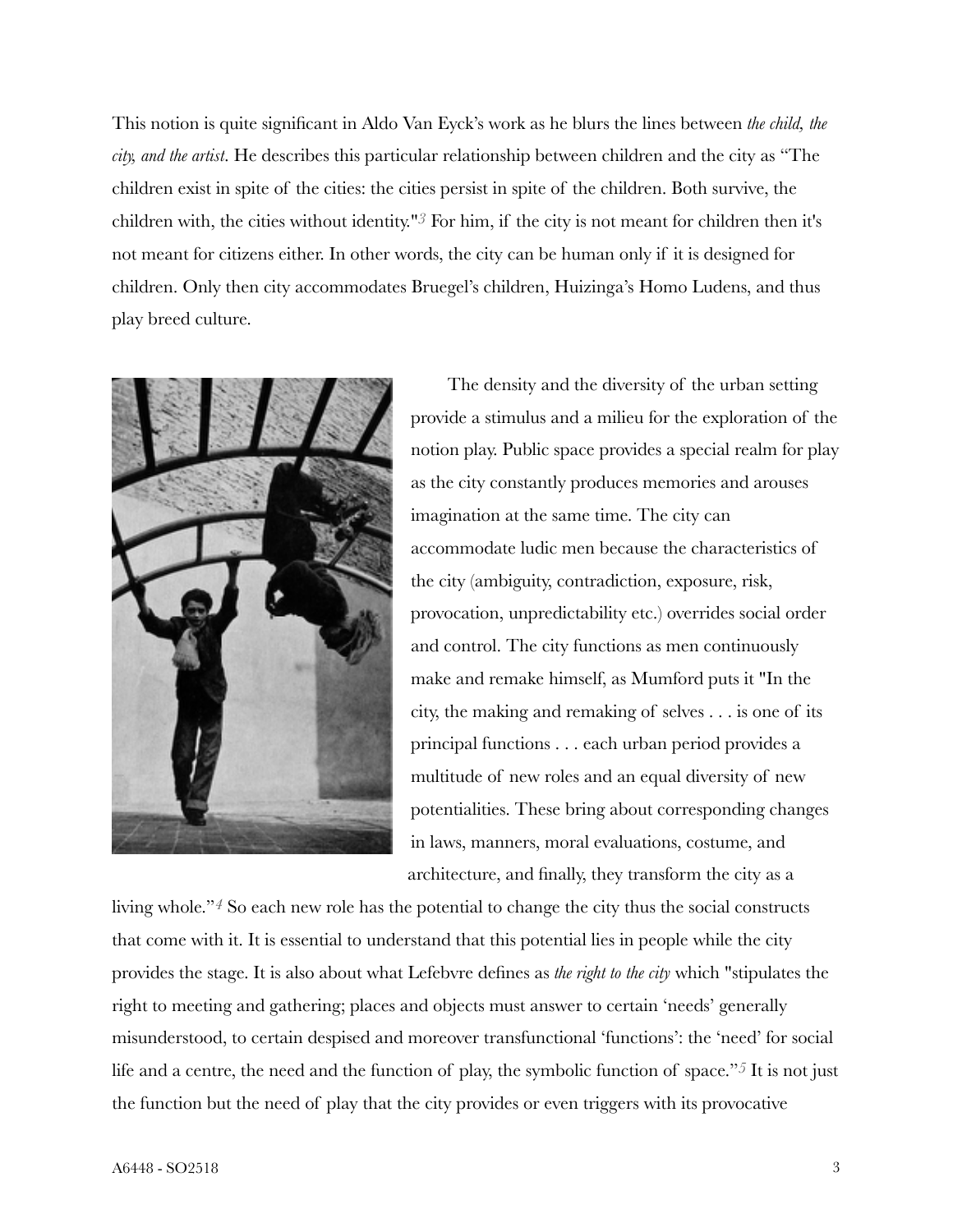environment. Thus, the very act of play in the constraints of the city becomes inevitably socially and politically charged. This endless potential that city provides is important to truly comprehend van Eyck's approach to the existing city and how he accepts and takes advantage of the constraints that come with.

As the city holds the power of creativity, Van Eyck sought to find where the city leaks freedom; the notion of in-between. Similarly to the mental and psychic (in-between) nature of man, the city produces transitions, thresholds, spaces of relation. As man fluctuates between the need of protection and the desire of freedom, the city produces interstitial spaces to accommodate the ludic man. He describes this as "To establish the in-between is to reconcile conflicting polarities. Provide the place where they can interchange and you re-establish the original twinphenomena …. Two worlds clashing, no transition. The individual on one side, the collective on the other."*6* This liminality not only suggests an endless potential of encounters, confrontations, and conflicts but also blurs the lines between interior and exterior. As city and house are twin phenomena, interior and exterior are not polar but ambivalent realities. In his lecture in TU Delft for International Design Seminar (Indesem) in 1987, he shares a quote from Cezanne "Nature is on the inside. I do not see it according to its exterior envelope. I am immersed in it. After all the world is all around me-not in front of me." This temporal character

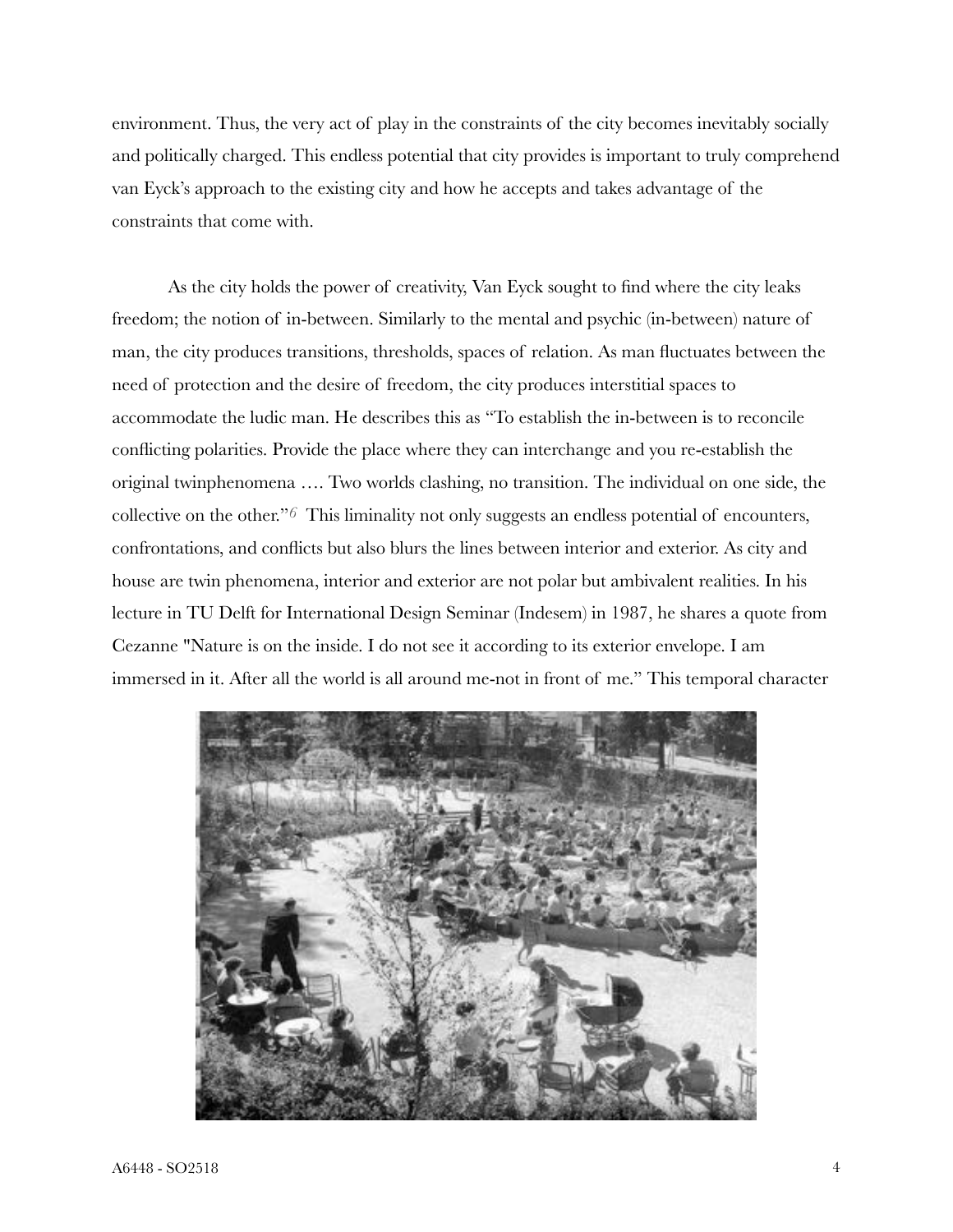and liminal approach was radically different than the tabula rasa approach of modernism. Even Giedion's *space* and *time* become *place* and *occasion* in van Eyck's theory: "Whatever space and time mean, place and occasion mean more. For space in the image of man is place, and time in the image of man is occasion."*7* Playground, in this case, served him as a perfect in-between space to combine place and occasion and further explore their potential.

Aldo van Eyck's ideas on interstitial space found its physical presence in the traumatized post-war city. Dutch cities were in a state of dereliction after World War II, the society was emotionally wounded. Problematic housing stock, dysfunctional infrastructure created an emergency for planners. The structuralist, functionalist, rationalist approach of that time concentrated on the ravaged urban tissue but not the society that has just come out of a war and experienced famine. "Functionalism has killed creativity", Aldo van Eyck stated in an article in the Dutch magazine Forum, "it leads to a cold technocracy, in which the human aspect is forgotten. A building is more than the sum of its functions; architecture has to facilitate human activity and promote social interaction."*8* The society's concerns were distinctly shifted after the war thus the solutions were a lifeless expression of urban planning that ignored the identity of the inhabitants and the potential of urban forms. With the birth peak of the post-war baby boom, no space was available for accommodating children neither inside nor outside. In this chaotic





Dutch Hongerwinter, 1944 One of van Eyck's playgrounds, after 1947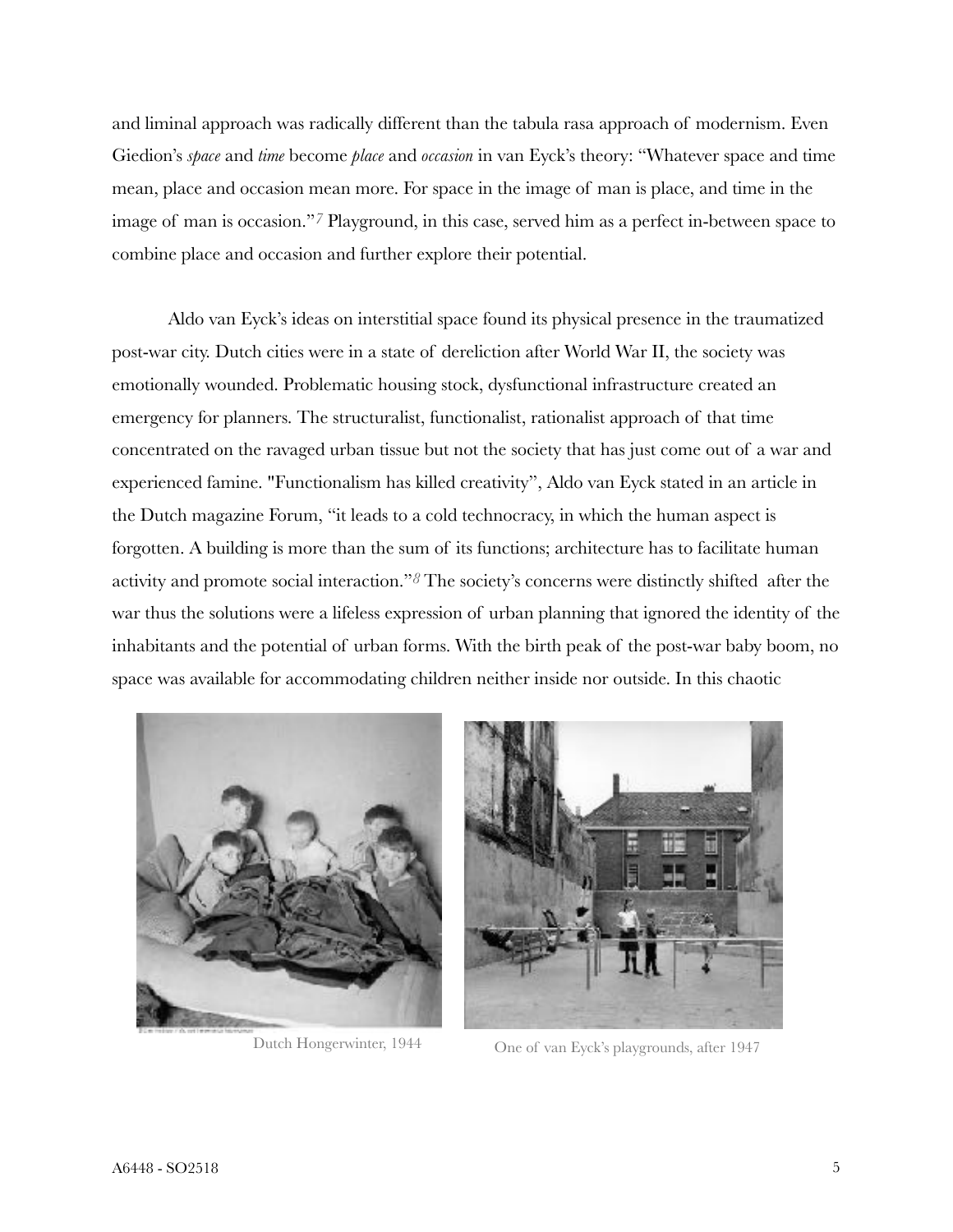situation, with producing over 700 playgrounds, taking play as a serious matter and seeing the potential of the liminality produced a significance beyond just a creative solution in the times of crisis.



The culture of play sprouted through out the city as the vacant, derelict sites turned into playgrounds. The idea of in-between easily mold into the existing tissue and it had the most compelling effect in the frayed tissue of Amsterdam. These playgrounds were all site-specific and unique but they never created a world within a world. On the contrary, each playground worked as a field that dissolves into the world. Because they were never fenced and van Eyck always broke the limits of the non-hierarchical composition, they easily became the part of the tissue. As he kept the urban character by using metal and concrete, playgrounds easily disappeared into everyday life. With the minimalist approach, he achieved the notion of infill, something which interacts minimally in relationship to specific conditions which one faces. The design organized around principles of geometry, inspired from formal investigations of Dutch Modernists of 1920s such as Theo van Doesburg and Piet Mondrian. The minimalistic design stimulated the imagination of the children, a different conception of space where they can freely appropriate and interpret. The mute abstraction didn't impose any orders or rules because the design didn't " aim to show what they are and how they should be used, they rather suggest what they could